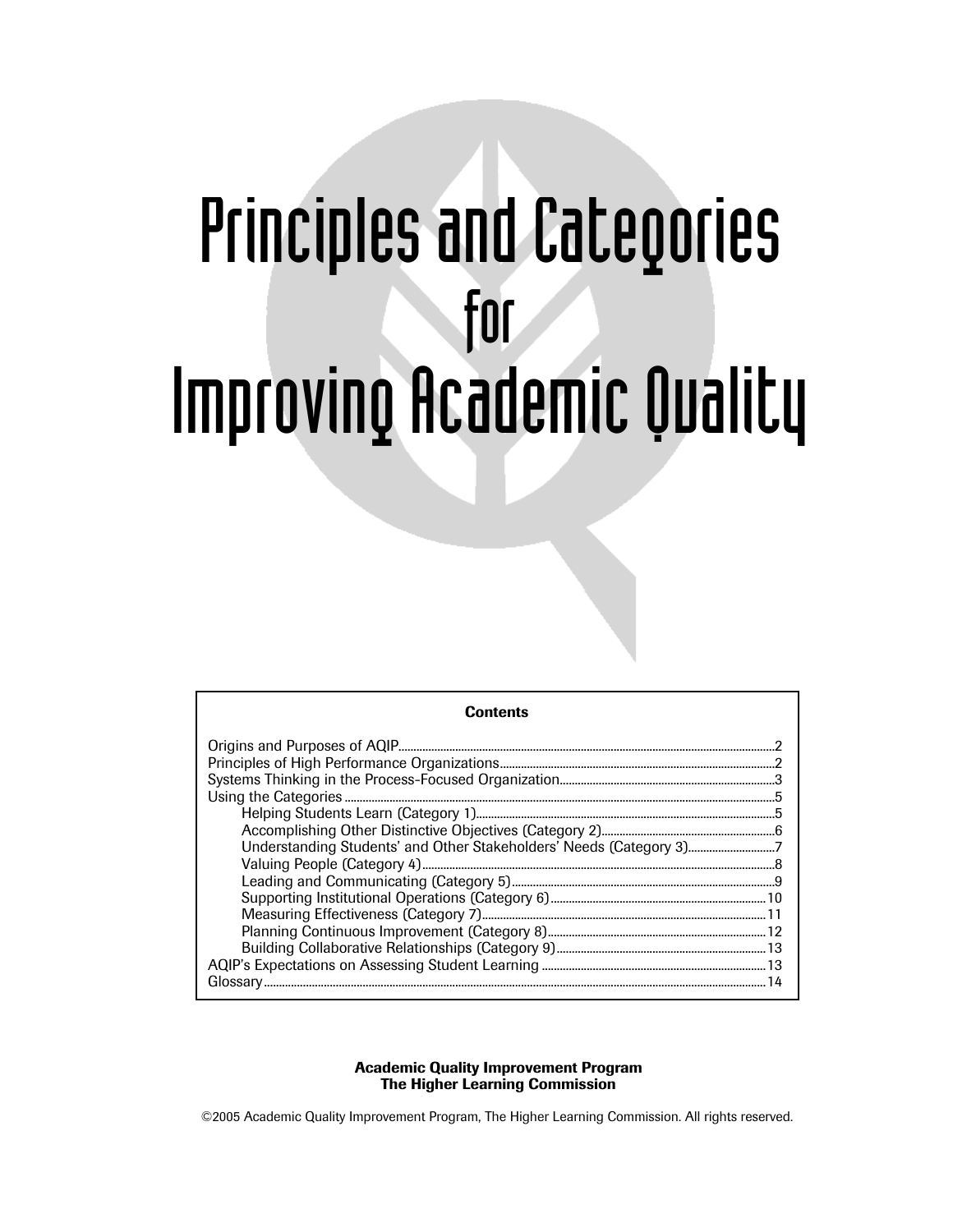# Origins and Purposes of the Academic Quality Improvement Program

Launched in July 1999 with a generous grant from the Pew Charitable Trusts, the Academic Quality Improvement Program attempts to infuse the principles and benefits of continuous improvement into the culture of colleges and universities by providing an alternative process through which an already-accredited institution can maintain its accreditation from the Higher Learning Commission of the North Central Association of Colleges and Schools. With AQIP, an institution has the opportunity to demonstrate it meets the Higher Learning Commission's accreditation standards and expectations through sequences of events that naturally align with those ongoing activities that characterize organizations striving to improve their performance. By sharing both its advancement activities and the results of these actions with AQIP, an institution provides the Higher Learning Commission with the evidence it needs *both* to make a public quality assurance judgment *and* to support and to assist the institution in its efforts to excel at achieving the distinctive higher education mission it has set for itself.

To achieve these goals, AQIP uses direct, cost-effective, processes that themselves are continuously improved. Full details about AQIP's Strategy Forums, Systems Appraisals, and various other services are available from the AQIP website (www.AQIP.org). The website also provides links that individuals and institutions can use to learn more about involvement, about quality and systematic improvement, or about the other initiatives that AQIP is undertaking to support its network of participants.

# Principles of High Performance Organizations

Research and experience indicate that common principles — *Focus*, *Involvement*, *Leadership*, *Learning*, *People*, *Collaboration*, *Agility*, *Foresight*, *Information*, and *Integrity* — permeate colleges and universities that have achieved a systematic approach to continuous quality improvement. These qualities underlie all of the Academic Quality Improvement Program's Categories, activities, processes, and services, and they represent the values to which AQIP itself aspires organizationally.

**Focus**. A mission and vision that focus on students' and other stakeholders' needs provide quality-driven higher education organizations with the foundation they need to shape communication systems, organizational and decision-making structures, and planning and improvement processes. An institution earns the trust, confidence, and loyalty of its current and potential students and its other stakeholders both external and internal, including faculty, staff, administrators, and trustees — by actively developing and regularly employing listening tools essential for gathering and understanding their diverse and distinctive perspectives. The institution interprets and weighs these expressed needs, preferences, hopes, and requirements to frame ongoing communication, discussion, and refinement of a common mission and vision. Faculty, staff, and administrators integrate this shared focus into their individual work goals and decision-making strategies.

*Involvement*. Broad-based faculty, staff, and administrative involvement encourages better decisions and strengthens individual and group ownership of systems, activities, and initiatives. Individuals understand how what they do affects others within and outside the organization, and appreciate how their work helps further the institution's mission. A culture of involvement draws on the expertise and practical experience of those people closest to a situation and helps leaders across the organization anticipate the complex implications of decisions. Such involvement often helps initiate and implement improvements that better meet student's and other stakeholders' needs. A culture of involvement requires ongoing development of people's skills in making factbased decisions, working with diverse groups, resolving conflicts, and using quality-based tools to build consensus.

*Leadership*. Leaders and leadership systems that support a quality culture consistently model those values and behaviors that communicate to all constituents a clear and compelling vision of the future. Leaders have a responsibility to make sure that everyone understands and values the institution's mission, goals, and directions — and uses this understanding to inform individual work goals and decision-making strategies. Leadership must work to help students and other stakeholders share this understanding as well. Further, leadership must ensure that an institution's systems and processes align with its mission and vision, making certain that the necessary resources — people, policies, funds, facilities, equipment, supplies, time, energy, and other assets — are allocated and used to support the overall mission and vision.

**Learning.** A learning-centered environment allows an institution dedicated to quality to develop everyone's potential talents by centering attention on learning — for students, for faculty and staff, and for the institution itself. By always seeking more effective ways to enhance student achievement through careful design and evaluation of programs, courses, and learning environments, both the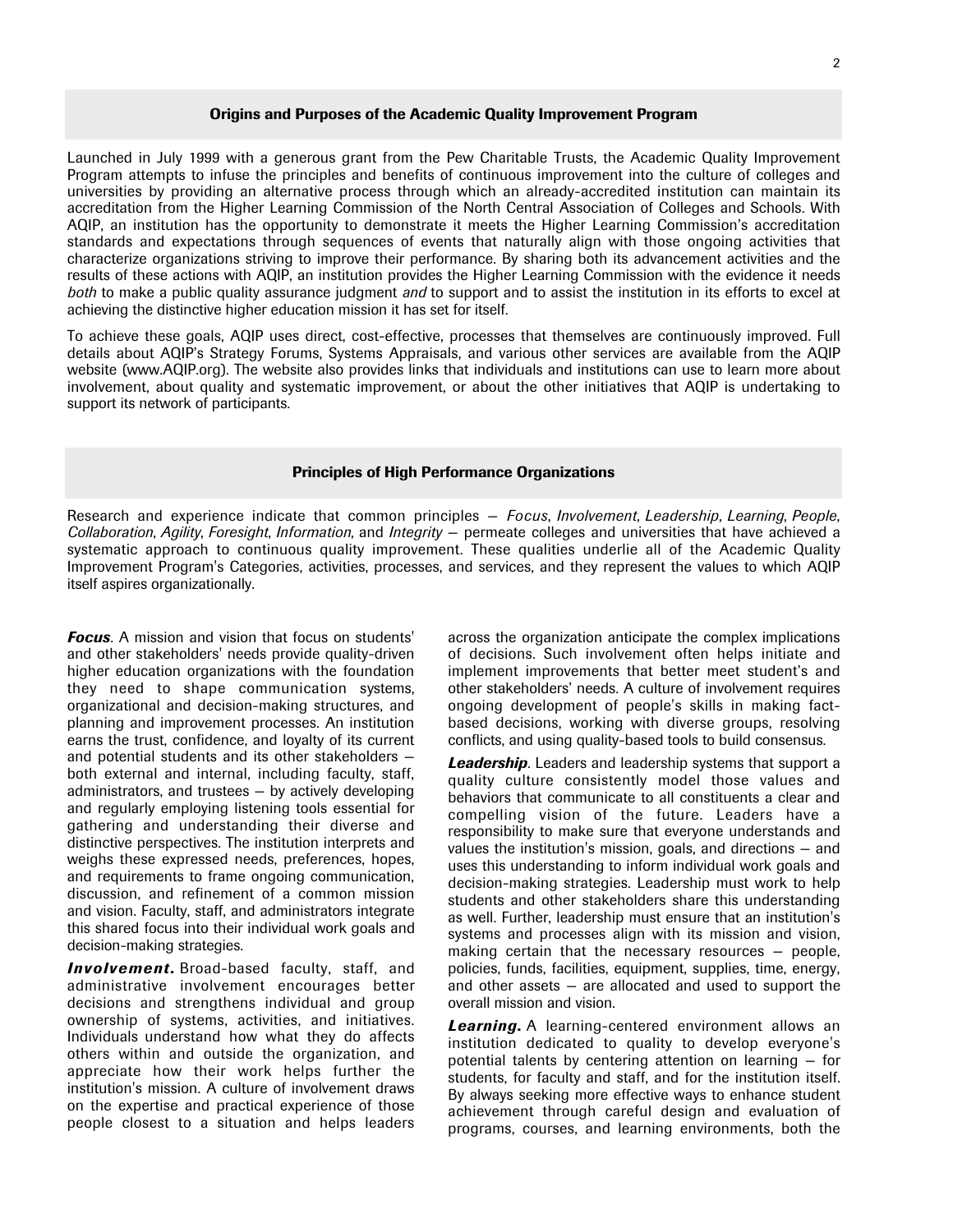institution and its employees demonstrate an enthusiastic commitment to organizational and personal learning as the route to continuous improvement. Seeing itself as a set of systems that can always improve through measurement, assessment of results, and feedback, the institution designs practical means for gauging its students' and its own progress toward clearly identified objectives. Conscious of costs and waste — whether human or fiscal — leadership champions careful design and rigorous evaluation to prevent problems before they occur, and enables the institution to continuously strengthen its programs, pedagogy, personnel, and processes.

*People*. Respect for people and the willingness to invest in them leads the quality-driven institution to prize and support the systematic development of its individual faculty, staff, and administrators. Recognizing that fully developing and using its people's abilities strengthens its most valuable resource, it consciously invests in all its people as leaders and learners through ongoing education, training, and opportunities for continuing development. Leadership encourages individuals to take responsibility in crafting and following through on professional and personal growth plans aimed at acquiring, practicing, and using new skills and knowledge to better serve students and other stakeholders. It nourishes a sense of responsibility and ownership in which all individuals understand how their role contributes to the measurable success of the institution and how they can become engaged as full participants in its improvement processes.

*Collaboration*. Collaboration and a shared institutional focus promote support for a common mission. A quality-driven institutions encourages active collaboration among and within different internal departments and operational areas, and, externally, between the institution and other institutions or organizations. It removes internal barriers to collaboration, such as the constraints individuals often experience within a hierarchical chain of command or when they find themselves working for a sub-unit rather than the larger organization. The institution provides its faculty, staff, and administrators with the training and resources successful collaboration demands, rewarding effective cooperation and celebrating model collaborative efforts with internal or external partners.

**Agility.** Agility, flexibility, and responsiveness to changing needs and conditions allow high performance institutions to transform themselves. Traditionally colleges and universities have enjoyed more reflective and deliberative cultures than organizations, but the rapid development of new knowledge and technologies and the rising expectations of external stakeholders are altering these environments. As the pace of change quickens and competition becomes commonplace in higher education, the quality-driven institution develops the flexibility to respond quickly to opportunities, threats, and shifting needs and practices. It redirects its attention and resources in response to new requirements, and accurately monitors its performance in responding to such demands.

*Foresight*. Planning for innovation and improvement allows quality-driven institutions to think into the future, tracking trends in order to better predict how conditions will change, and anticipating how those changes may affect students and other stakeholders, operations, and performance. In dynamic or trying situations, the institution with foresight can innovate proactively, making meaningful changes to improve its services and processes in ways that create new or additional value for its students and other stakeholders. Open to new approaches and techniques, the institution designs, tests, and improves its planning structures and processes through practical use and experience.

**Information.** Fact-based information gathering and thinking to support analysis and decision-making give the quality-driven institution and its personnel the ability to assess current capacities and measure performance realistically. Faculty, staff, and administrators track progress concretely and consistently, and use performance results to set ambitious but attainable targets that increase and improve the institution's capability to meet its students' and other stakeholders' needs and expectations. Data-enriched thinking nurtures evaluation and a results-orientation that maximizes the benefits and value produced for students and other stakeholders. The institution develops and refines systems for gathering and assessing valuable feedback and data, and continually seeks better methods for obtaining the most useful information on which to base decisions and improvements.

*Integrity*. Integrity and responsible institutional citizenship allow quality-driven institutions to model their values in both words and deeds. In recognizing and fulfilling its public responsibility, the institution treats people and organizations with equity, dignity, and respect. Demonstrating responsible citizenship, it anticipates and takes into account the consequences of its actions upon the various larger communities to which it belongs, and upon the higher education system, regionally, nationally, and globally. Mindful that education serves society, the institution continuously examines its practices to make certain its effects and results actively contribute to the common good.

# Systems Thinking in the Process-Focused Organization

What most distinguishes AQIP from traditional reaccreditation is its concentration on *systems and processes* both as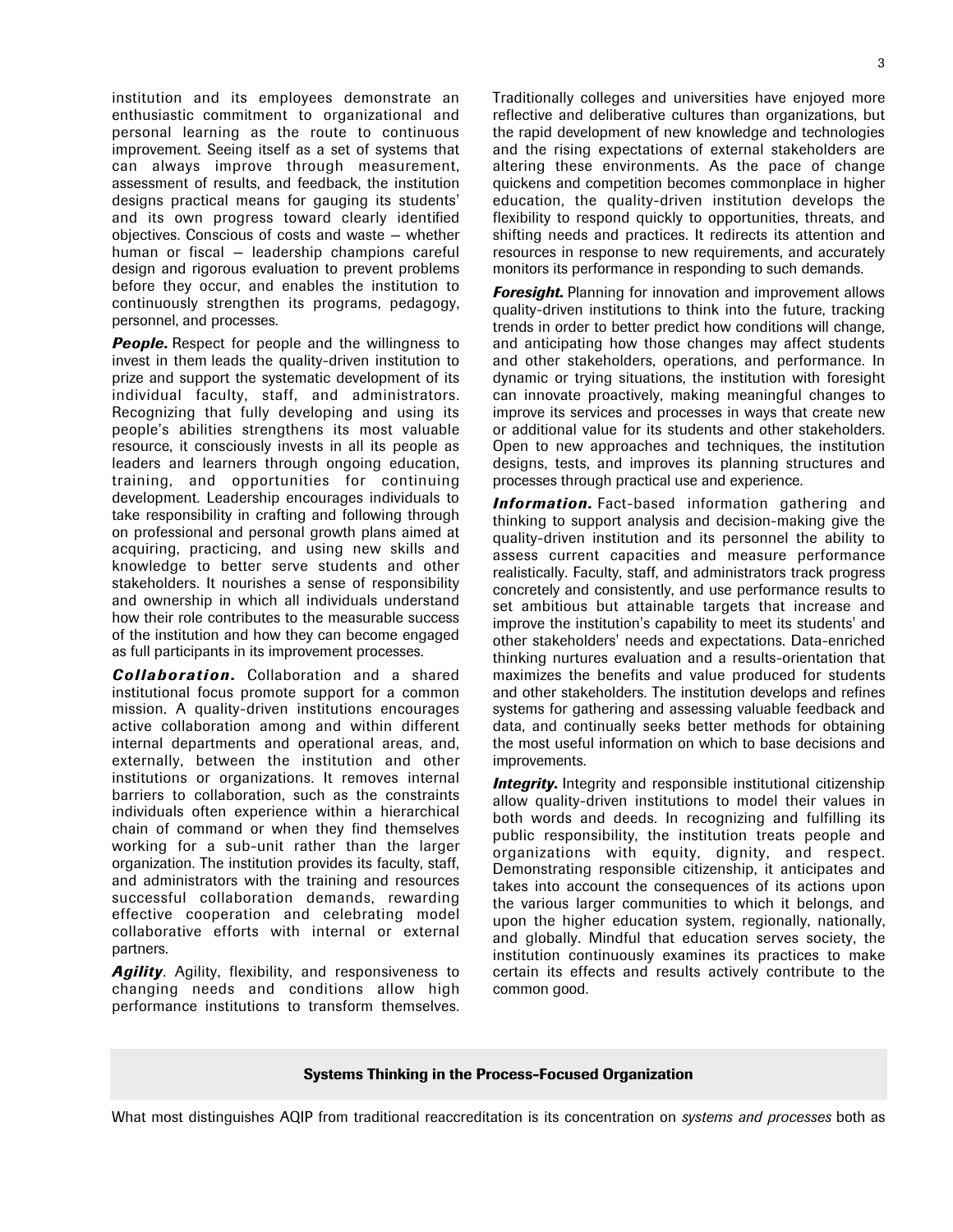the basis for quality assurance and as the lever enabling institutional improvement. The figure below shows how the nine AQIP Categories together describe the interrelationships among systems essential to any effective college or university, using *quality* to refer to the never-ending improvement of systems and processes in support of mission.





AQIP insists that every institution be lucid and direct about what it is trying to accomplish, and clear about identifying those for whom it is doing the things on which it expends its energies and capital. To do this effectively, every institution needs a system than can decipher precisely the shifting needs of its particular target students and stakeholders. At the left of the figure, *Understanding Students' and Other Stakeholders' Needs* examines this system, which reestablishes the basis for accountability by determining the requirements, expectations, and preferences of an institution's stakeholders. Knowing the needs it chooses to serve delineates a higher education institution's mission and vision. In turn, this understanding drives everything else — the design and operation of the other systems and processes an institution establishes to carry out its mission.

On the figure's right end, *Helping Students Learn* highlights the core processes — such as instructional design and delivery — that contribute directly to student learning, an educational institution's primary purpose and achievement. *Accomplishing Other Distinctive Objectives* provides for diversity in the character of higher education institutions by encompassing the variety of processes that institutions administer to pursue additional critical goals, such as research, development of endowment funds, competitive athletics, or service to specific communities. Together, these two Categories examine the key processes that an institution employs to create value directly for its students and its other stakeholders. In the eyes of those an institution serves, the processes included in these systems are the apparent reasons it exists. They are where an institution touches and affects the lives of its stakeholders.

The center of the diagram exemplifies the array of internal systems and processes that every institution must design and operate in order to enable and support those processes that directly impact the people it serves. *Valuing People*, *Leading and Communicating*, *Supporting Institutional Operations*, *Planning Continuous Improvement*, and *Building Collaborative Relationships* designate the major systems and activities through which an institution achieves the mission that its students and other stakeholders require. However these systems are enablers, making the delivery of educational and other services possible, and are often themselves invisible to students and stakeholders. The AQIP Categories require searching examination of these internally hidden support systems and processes. These five Categories do not merely review independently operating departments, offices, and divisions, but seek to understand a set of critical systems that must be linked and aligned in ways that allow an institution to maximize its ability to give its students and stakeholders the services they need.

Underlying everything, *Measuring Effectiveness* sustains other institutional systems by effectively collecting, storing, retrieving, and interpreting the information needed to improve the entire institution. While AQIP recognizes the importance of inputs and resources, this Category stresses the necessity for an organization to measure accurately its current performance in key processes— to know whether it is delivering what students and stakeholders require and expect. By developing and using performance metrics, an institution ensures that it is using its resources effectively, demonstrating its accountability to those who fund and support it. When gaps exist between present performance and possible or desirable results, new strategies for improvement come primarily through understanding those existing systems and processes that produced the current results.

Together, the nine AQIP Categories analyze interrelationships among systems essential to all effective colleges and universities. To advance the core purpose of all higher education, the Categories take a systemic view, defining and evaluating all of the key systems or processes within an institution as they relate to learning, and demanding concrete indicators that measure the effectiveness of those systems and processes. The questions in each Category provide every institution a roadmap for the examination of its systems by posing two questions repeatedly: *Are we doing the right things to achieve our mission?* and *Are we doing those things well?* Mission-focused and holistic, the Categories provide a framework that supports improvement within any organization whose mission targets learning.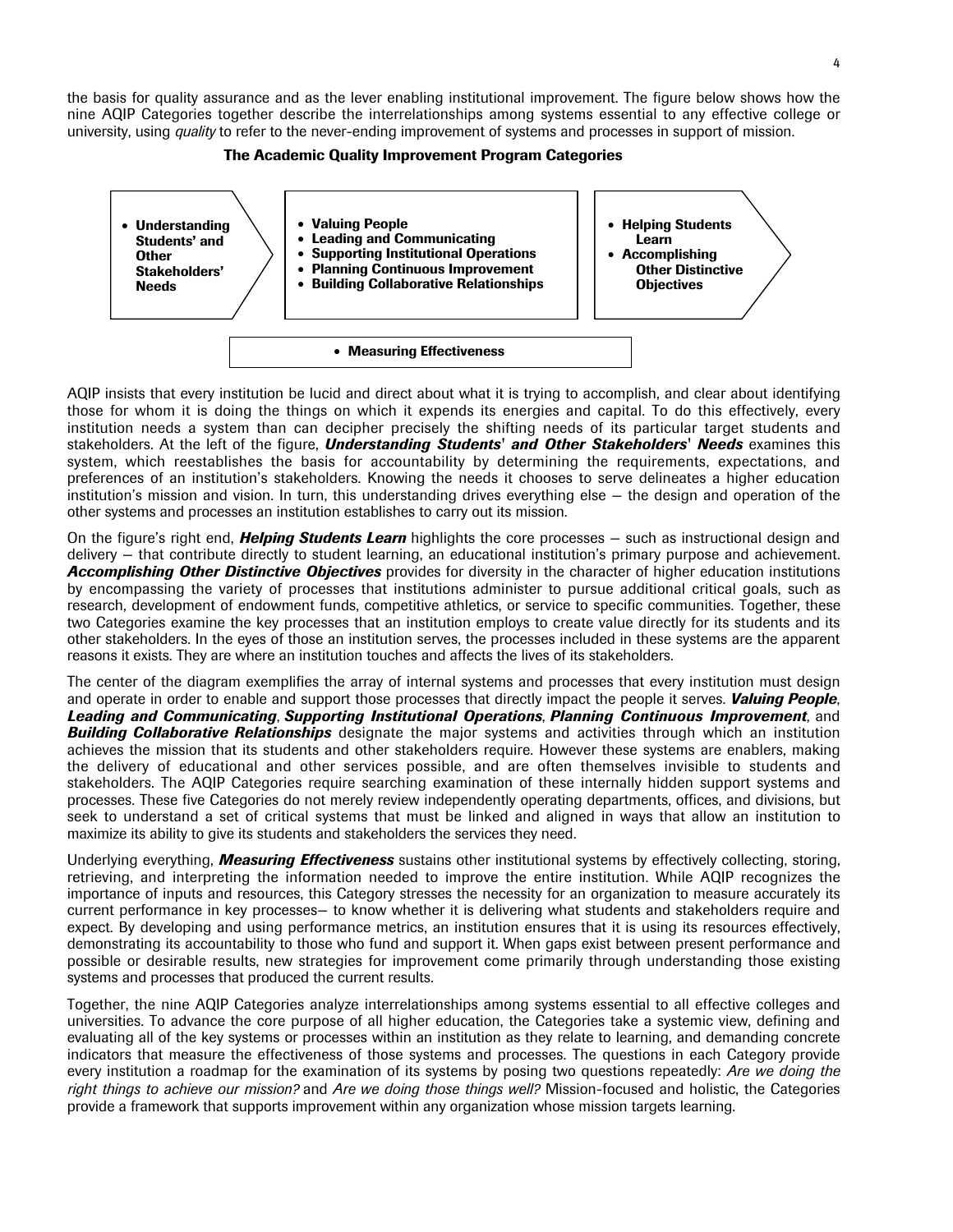# Using the Categories

Each of the Categories deals with a related group of processes, and allows an institution to analyze, understand, and explore opportunities for improving these processes. Thus each Category asks:

- $\circ$  How does your institution approach these processes? How do you design and stabilize key processes? Have you evolved methods you use consistently to achieve the goals you want?
- o How broadly have you implemented your approach across different departments, operations, and locations?
- o How do you measure your processes and evaluate your results? What trends do you perceive? How do your results compare with the results of others' approaches designed to achieve similar goals?
- o How do you use information about your processes' performance results to improve your own approach? How does your institution learn to improve continuously from your experience with these processes?
- o How effectively do your processes and their results serve your students' and other stakeholders' needs?

# AQIP Category One *HELPING STUDENTS LEARN*

*Helping Students Learn* identifies the shared purpose of all higher education organizations, and is accordingly the pivot of any institutional analysis. This Category focuses on the teaching-learning process within a formal instructional context, yet also addresses how your entire institution contributes to helping students learn and overall student development. It examines your institution's processes and systems related to:

- □ Learning objectives
- Mission-driven student learning and development
- □ Intellectual climate
- Academic programs and courses
- □ Student preparation
- $\Box$  Key issues such as technology and diversity
- □ Program and course delivery
- Faculty and staff roles
- $\Box$  Teaching and learning effectiveness
- □ Course sequencing and scheduling
- □ Learning and co-curricular support
- □ Student assessment
- □ Measures
- Analysis of results
- □ Improvement efforts

# *Answer these questions about Helping Students Learn*

# Context for Analysis (C)

**1C1** What are the common student learning objectives you hold for all of your students (regardless of their status or particular program of study) and the pattern of knowledge and skills you expect your students to possess upon completion of their general and specialized studies?

*Note 1: As appropriate, address co-curricular objectives/goals. Category 6, Supporting Institutional*

*Operations, asks how you determine, address and improve your learning support systems to contribute to achieving student learning and development objectives.*

**1C2** By what means do you ensure your student learning expectations, practices, and development objectives align with your mission, vision, and philosophy?

**1C3** What are your key instructional programs? What delivery methods are used within these key programs? To what degree is technology used within the formal instructional context?

**1C4** What practices do you use to ensure your design and delivery of student learning options are preparing students to live in a diverse world and that the options accommodate a variety of student learning styles?

**1C5** By what means do you create and maintain a climate that celebrates intellectual freedom, inquiry, reflection, respect for intellectual property, and respect for differing and diverse opinions?

# Processes (P)

**1P1** How do you determine your common student learning objectives as well as specific program learning objectives? Who is involved in setting these objectives?

1P2 How do you design new programs and courses to facilitate student learning? How do you balance educational market issues with student needs in designing responsive academic programming?

**1P3** How do you determine the preparation required of students for the specific curricula, programs, courses, and learning they will pursue?

1P4 How do you communicate expectations regarding student preparation and student learning objectives (for programs, courses, and the awarding of specific degrees or credentials) to prospective and current students? How do admissions, student support, and registration services aid in this process?

1P5 How do you help students select programs of study that match their needs, interests and abilities? In providing this help, how are discrepancies between the necessary and actual preparation of students and their learning styles detected and addressed?

**1P6** How do you determine and document effective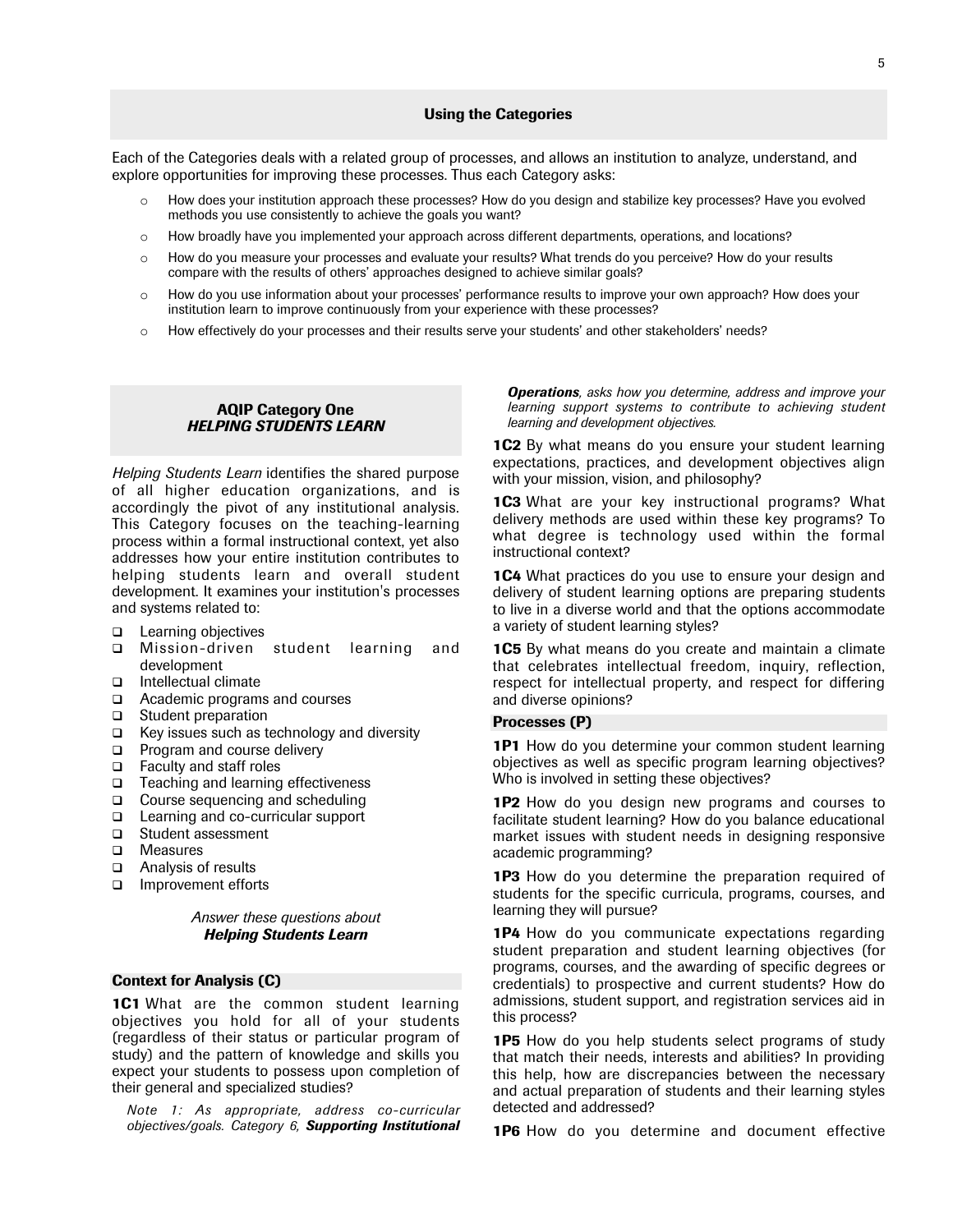teaching and learning? How are these expectations communicated across the institution?

*Note 2: Category 4, Valuing People, examines how you ensure your hiring practices take into account the needs for appropriate faculty talents and credentials and how you ensure your reward and recognition systems are aligned with your teaching and learning objectives.*

1P7 How do you build an effective and efficient course delivery system? How do delivery decisions balance student and institutional needs?

**1P8** How do you monitor the currency and effectiveness of your curriculum? What process is in place for changing or discontinuing programs and courses?

1P9 How do you determine student and faculty needs relative to learning support? How are learning support areas involved in the student learning and development process?

*Note 3: Learning support areas to address may include library, advising, and tutoring, as appropriate.*

1P10 How are co-curricular development goals aligned with curricular learning objectives?

*Note 4: From the point of view of the formal instructional process, Category 6, Supporting Institutional Operations, asks how support areas such as residence life, student activities, advising, counseling, etc. address student development performance (learning, behaviors, values, activities, etc.) and determine processes and goals to aid in student development.*

**1P11** How do you determine the processes for student assessment?

**1P12** How do you discover how well prepared students completing programs, degrees, and certificates are for further education or employment?

**1P13** What measures of student performance do you collect and analyze regularly?

# Results (R)

**1R1** What are your results for common student learning objectives as well as specific program learning objectives?

**1R2** What is your evidence that students have acquired the knowledge and skills base required by the institution and its stakeholders (i.e., other educational institutions and employers) for the awarding of specific degrees or credentials?

*Note 5: Results might address perspectives of other higher education institutions, employers, etc.*

**1R3** What are your results for processes associated with Helping Students Learn?

*Note 6: Results might include processes in designing and introducing new courses and programs, using technology and its impact, evidence of effective teaching, processes associated with scheduling, etc.*

**1R4** Regarding 1R1 through 1R3, how do your results compare with the results of other higher education institutions and, if appropriate, organizations outside of the education community?

*Note 7: For 1R1 through 1R4, address historical trends and patterns, as appropriate.*

# Improvement (I)

111 How do you improve your current processes and systems for helping students learn and develop?

112 With regard to your current results for student learning and development, how do you set targets for improvement? What specific improvement priorities are you targeting and how will these be addressed? How do you communicate your current results and improvement priorities to students, faculty, staff, administrators, and appropriate stakeholders?

# AQIP Category Two *ACCOMPLISHING OTHER DISTINCTIVE OBJECTIVES*

*Accomplishing Other Distinctive Objectives* addresses the processes that contribute to the achievement of your institution's major objectives that complement student learning and fulfill other portions of your mission. Depending on your institution's character, it examines your institution's processes and systems related to:

- $\Box$  Identification of other distinctive objectives
- Alignment of other distinctive objectives
- Faculty and staff roles
- Assessment and review of objectives
- □ Measures
- Analysis of results
- Improvement efforts

# *Answer these questions about Accomplishing Other Distinctive Objectives*

# Context for Analysis (C)

**2C1** What are your explicit institutional objectives in addition to *Helping Students Learn* (Category 1)?

*Note 1: Accomplishing Other Distinctive Objectives may include pure and applied research and scholarship, professional and public service, institutional citizenship, service learning, service to a religious order or philosophy, economic stimulation and development of the community, growth in organizational capital, participation in college athletics and other auxiliary or secondary activities, or any other major activities to which the institution commits substantial resources, energy, and attention. These objectives are distinctive because they distinguish your institution's unique identity, while Helping Students Learn is an objective you share with all other higher education institutions.*

**2C2** By what means do you ensure your other distinctive objectives align with your mission, vision, and philosophy?

**2C3** How do your other distinctive objectives support or complement your processes and systems for Helping Students Learn?

#### Processes (P)

**2P1** How do you determine your other distinctive objectives? Who is involved in setting these objectives?

**2P2** How do you communicate your expectations regarding these objectives?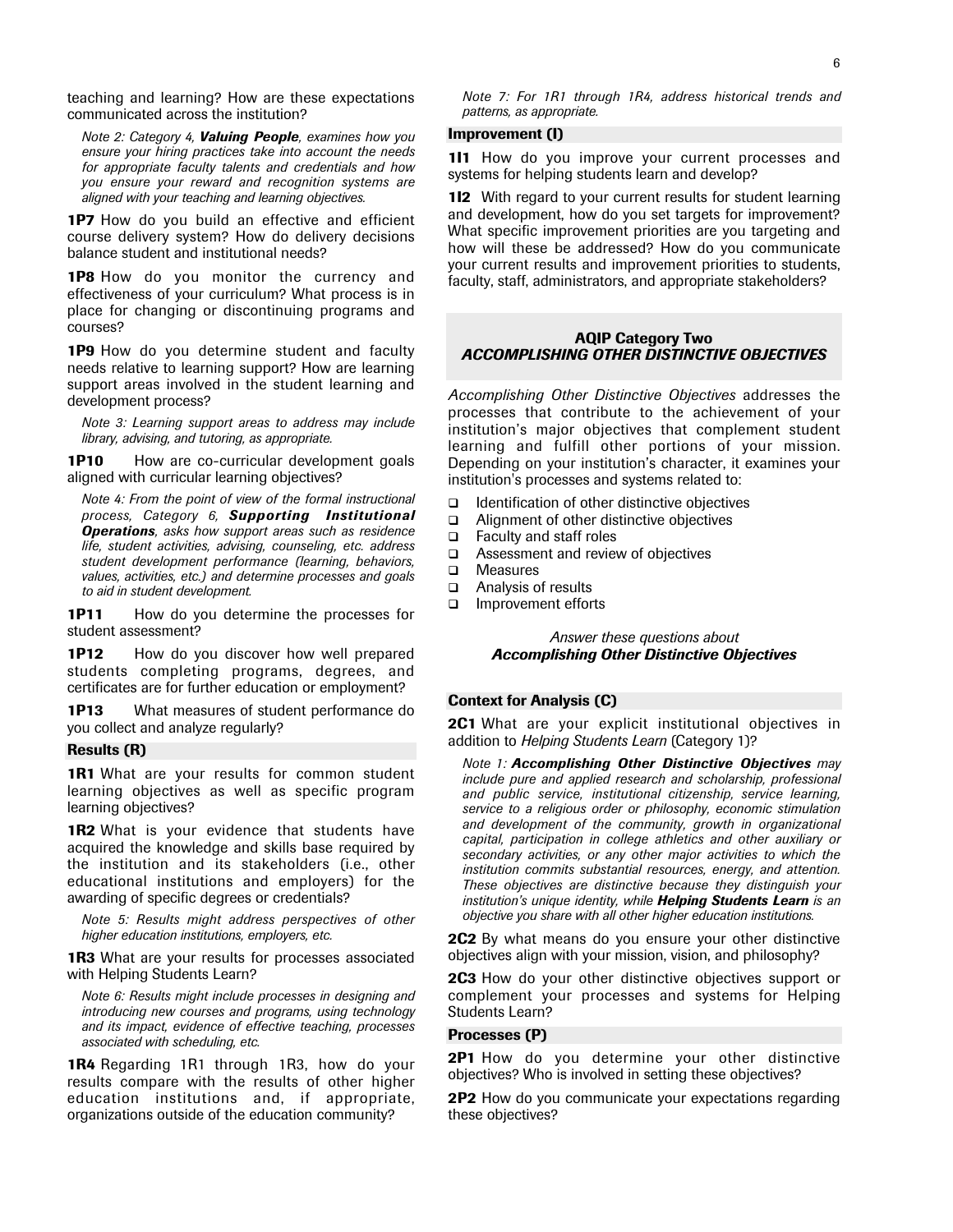*Note 2: Category 4, Valuing People, examines the ways you make certain your reward and recognition systems are aligned with your other distinctive objectives.*

**2P3** How do you determine faculty and staff needs relative to these objectives?

2P4 How are these objectives assessed and reviewed? Who is involved and how is their feedback incorporated in readjusting the objectives or the processes that support them?

2P5 What measures of accomplishing your other distinctive objectives do you collect and analyze regularly?

# Results (R)

**2R1** What are your results in accomplishing your other distinctive objectives?

2R2 Regarding 2R1, how do your results compare with the results of peer institutions? How do they compare, if appropriate, with other higher education institutions and organizations outside of the education community?

*Note 3: For 2R1 and 2R2, address historical trends and patterns, as appropriate.*

2R3 How do your results in accomplishing other distinctive objectives strengthen your overall institution? How do they enhance your relationship with the community(s) and region(s) you serve?

# Improvement (I)

211 How do you improve your systems and processes for accomplishing your other distinctive objectives?

212 With regard to your current results for accomplishing your other distinctive objectives, how do you set targets for improvement? What specific improvement priorities are you targeting and how will these be addressed? How do you communicate your current results and improvement priorities to students, faculty, staff, administrators, and appropriate stakeholders?

# AQIP Category Three *UNDERSTANDING STUDENTS' AND OTHER STAKEHOLDERS' NEEDS*

*Understanding Students' and Other Stakeholders' Needs* examines how your institution works actively to understand student and other stakeholder needs. It examines your institution's processes and systems related to:

- □ Student and stakeholder identification
- □ Student and stakeholder requirements
- Analysis of student and stakeholder needs
- □ Relationship building with students and stakeholders
- □ Complaint collection, analysis, and resolution
- Determining satisfaction of students and stakeholders
- □ Measures
- Analysis of results
- Improvement efforts

# *Answer these questions about Understanding Students' and Other Stakeholders' Needs*

# Context for Analysis (C)

**3C1** Into what key groups do you subcategorize your students and other stakeholders? How do you define and differentiate these student and other stakeholder groups?

*Note 1: Students are any educational institution's primary stakeholders, but your institution may see its mission as serving other groups as well. For purposes of Category 3, other stakeholders refers to those groups that have a major stake in your institution's success, such as, for example, parents, alumni, board members, local and regional communities, employers, and legislators. Internal groups (e.g., faculty and staff) are addressed in Category 4, Valuing People.*

**3C2** What are the short- and long-term requirements and expectations of your student and other stakeholder groups?

#### Processes (P)

**3P1** How do you identify the changing needs of your student groups? How do you analyze and select a course of action regarding these needs?

*Note 2: Changing needs might address, for example, needs that will impact enrollment in programs and courses, services provided, and facilities required, as appropriate.*

**3P2** How do you build and maintain a relationship with your students?

*Note 3: Address current and prospective students, as appropriate.*

**3P3** How do you identify the changing needs of your key stakeholder groups? How do you analyze and select a course of action regarding these needs?

*Note 4: Changing needs might address, for example, needs of the communities and region that you serve and needs that will impact students upon entry into internship and service opportunities, the job market, and further educational opportunities, as appropriate.*

**3P4** How do you build and maintain a relationship with your key stakeholders?

*Note 5: Address both current and prospective stakeholders, as appropriate.*

**3P5** How do you determine if new student and stakeholder groups should be addressed within your educational offerings and services?

*Note 6: How you anticipate the future needs of your student and other stakeholder groups and include them in your planning process should be addressed in Category 8, Planning Continuous Improvement.*

**3P6** How do you collect complaint information from students and other stakeholders? How do you analyze this feedback both in a formative and summative manner and select a course of action? How do you communicate your actions to students and stakeholders?

**3P7** How do you determine student and other stakeholder satisfaction? What measures of student and other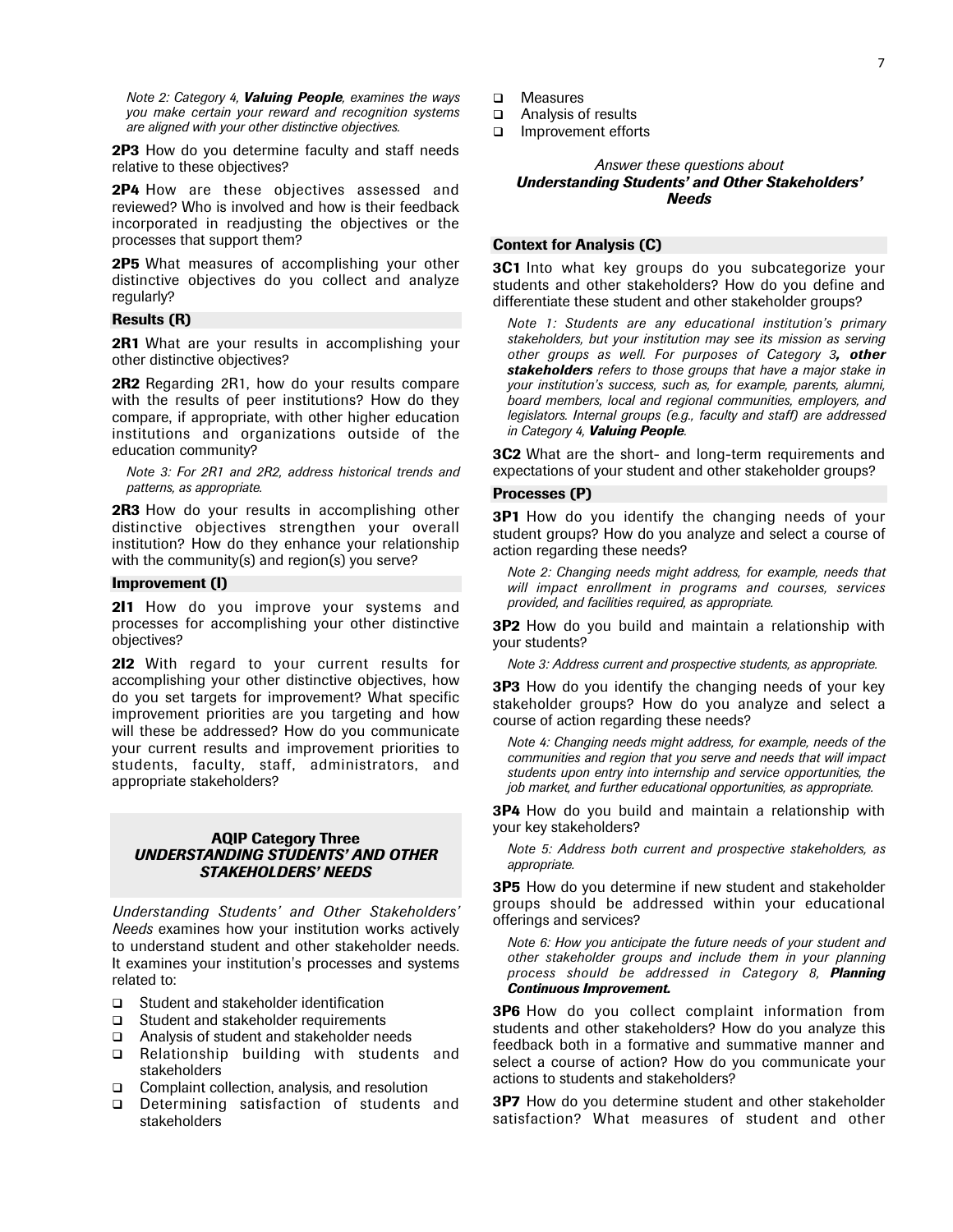stakeholder satisfaction do you collect and analyze regularly?

# Results (R)

**3R1** What are your results for student satisfaction with your performance?

*Note 7: Results might include satisfaction with instructional and supporting institutional operations, as driven by the requirements identified in 3C2 Results might include complaint information as well.*

**3R2** What are your results for the building of relationships with your students?

*Note 8: Results might address, for example, attrition and retention, transfer, loyalty, and overall value ratings.*

**3R3** What are your results for stakeholder satisfaction with your performance?

*Note 9: Results regarding serving the communities and region that you serve should be addressed in Category 2, Accomplishing Other Distinctive Objectives.*

**3R4** What are your results for the building of relationships with your key stakeholders?

*Note 10: Results might address, for example, retention, loyalty, and overall value ratings.*

**3R5** Regarding 3R1 through 3R4, how do your results compare with the results of other higher education institutions and, if appropriate, organizations outside of the education community?

*Note 11: For 3R1 through 3R5, address historical trends and patterns, as appropriate.*

# Improvement (I)

**3I1** How do you improve your current processes and systems for understanding the needs of your key student and other stakeholder groups?

**3I2** With regard to your current results for understanding the needs of your key student and other stakeholder groups, how do you set targets for improvement? What specific improvement priorities are you targeting and how will these be addressed? How do you communicate your current results and improvement priorities to students, faculty, staff, administrators, and appropriate stakeholders?

# AQIP Category Four *VALUING PEOPLE*

*Valuing People* explores your institution's commitment to the development of your faculty, staff, and administrators since the efforts of all are required for institutional success. It examines your institution's processes and systems related to:

- Work and job environment
- Workforce needs
- $\Box$  Training initiatives
- $\Box$  Job competencies and characteristics
- Recruitment, hiring, and retention practices
- Work processes and activities
- □ Training and development
- □ Personnel evaluation
- $\Box$  Recognition, reward, compensation, and benefits
- **D** Motivation factors
- $\Box$  Satisfaction, health and safety, and well-being
- □ Measures
- Analysis of results
- Improvement efforts

# *Answer these questions about Valuing People*

# Context for Analysis (C)

4C1 In what distinctive ways do you organize your work environment, work activities, and job classifications to strengthen your focus on student learning and development?

*Note 1: Valuing People addresses your workforce, including faculty, staff, and administrators. As appropriate, address your student work force throughout Category 4 as well.*

**4C2** What key institutional and geographic factors determine how you address your work environment and job classification? In what ways do you use part-time employees?

**4C3** What demographic trends do you analyze as you look at your workforce needs over the next decade?

*Note 2: Also discuss how your plans addressed in Category 8, Planning Continuous Improvement, include these trends and needs.*

**4C4** What key faculty, staff, and administrative training initiatives are you currently undertaking or planning to implement in the near future?

# Processes (P)

4P1 How do you identify the specific credentials, skills, and values required for faculty, staff, and administrators? How do your hiring processes make certain people you employ possess these requisite characteristics?

**4P2** How do you recruit, hire, and retain employees? How do you orient all employees to your organization? How do you plan for changes in personnel?

4P3 How do your work processes and activities contribute to communications, cooperation, high performance, innovation, empowerment, organizational learning, and skill sharing? How do you ensure the ethical practices of all employees?

4P4 How do you train and develop all faculty, staff, and administrators to contribute fully and effectively throughout their careers with your institution? How do you reinforce this training?

*Note 3: Training and development might include, for example, leadership training at all organizational levels, the use of technology, safety issues, the collection and use of tools associated with measuring effectiveness, and the key issues associated with educational changes.*

**4P5** How do you determine training needs? How is your training aligned with your plans addressed in Category 8, Planning Continuous Improvement, and how does it augment your focus on helping students learn and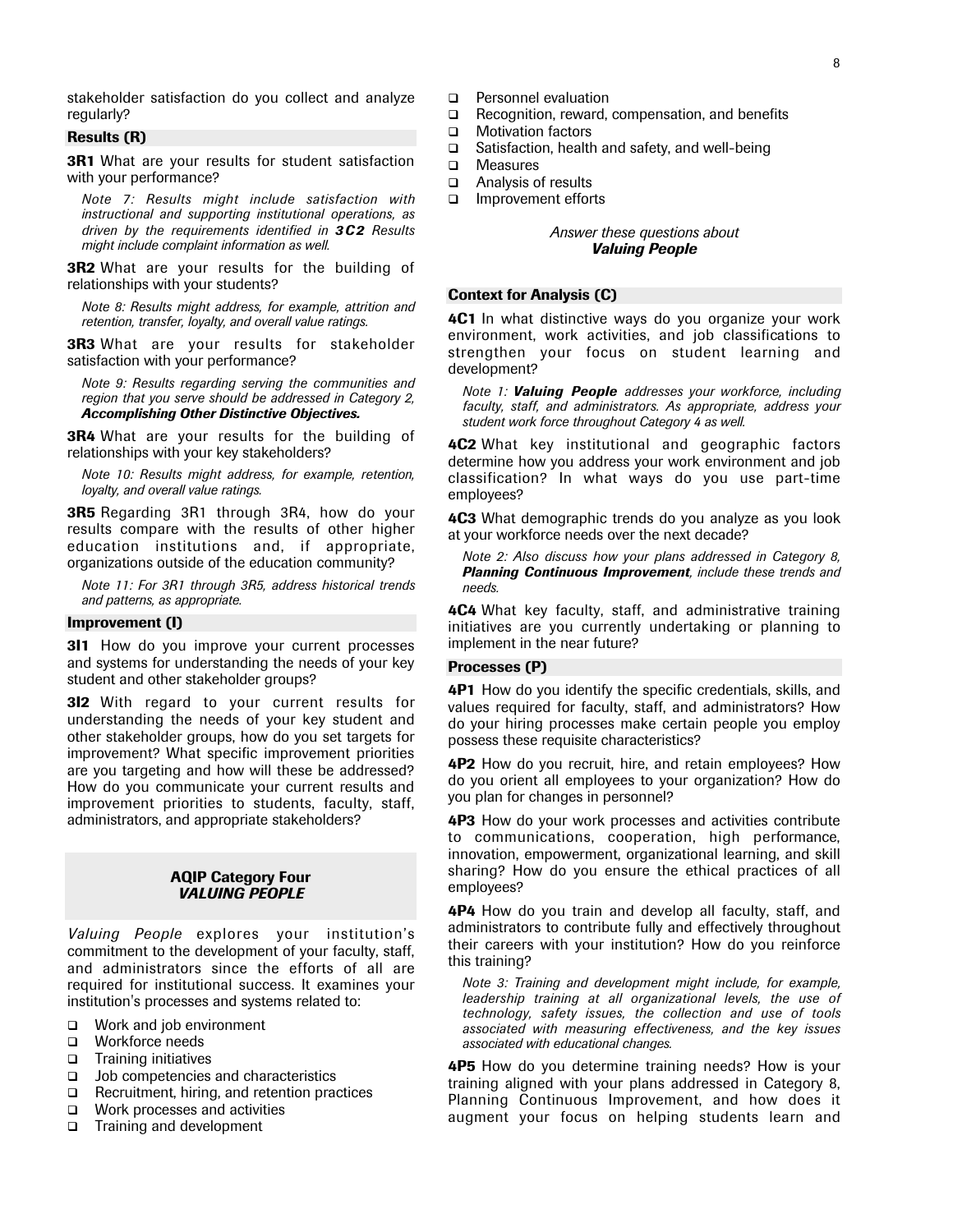accomplishing other distinctive objectives?

*Note 4: Include how you prepare all personnel to contribute to a culture of continuous improvement and an understanding of how their roles and responsibilities contribute to the success of your institution.*

4P6 How do you design and use your personnel evaluation system? How does this system align with your objectives in Category 1, Helping Students Learn, and in Category 2, Accomplishing Other Distinctive Objectives?

*Note 5: Include how you provide feedback to employees.*

**4P7** How do you design your recognition, reward, and compensation systems to align with your objectives in Category 1, Helping Students Learn, and in Category 2, Accomplishing Other Distinctive Objectives? How do you support employees through benefits and services?

**4P8** How do you determine key issues related to the motivation of faculty, staff, and administrators? How are these issues analyzed and how is a course of action selected?

**4P9** How do you provide for and evaluate employee satisfaction, health and safety, and well-being?

*Note 6: Specify varying methods, if appropriate, for faculty, staff, and administrators.*

**4P10** What measures of valuing people do you collect and analyze regularly?

# Results (R)

**4R1** What are your results in valuing people?

*Note 7: Include faculty, staff, and administrator satisfaction, health and safety, well-being, and your employees' impact on institutional development.*

**4R2** What are your results in processes associated with valuing people?

*Note 8: Results might include, for example, processes in designing, modifying, and delivering new recruitment and selection procedures, orientation and/or training sessions, retention of employees, and employee evaluation systems.*

**4R3** What evidence indicates the productivity and effectiveness of your faculty, staff, and administrators in helping your achieve your goals?

4R4 Regarding 4R1 and 4R3, how do your results compare with the results of other higher education institutions and, if appropriate, organizations outside of the education community?

*Note 9: For 4R1 through 4R4, address historical trends and patterns, as appropriate.*

#### Improvement (I)

411 How do you improve your current processes and systems for valuing people?

412 With regard to your current results for valuing people, how do you set targets for improvement? What specific improvement priorities are you targeting and how will these be addressed? How do you communicate your current results and improvement priorities to students, faculty, staff, administrators, and appropriate stakeholders?

# AQIP Category Five LEADING AND COMMUNICATING

*Leading and Communicating* addresses how your institution's leadership and communication structures, networks, and processes guide your institution in setting directions, making decisions, seeking future opportunities, and building and sustaining a learning environment. It examines your institution's processes and systems related to:

- $\Box$  Leading activities
- □ Communicating activities
- Alignment of leadership system practices
- $\Box$  Institutional values and expectations
- $\Box$  Direction setting
- $\Box$  Future opportunity seeking
- $\Box$  Decision making
- □ Use of data
- $\Box$  Leadership development and sharing
- □ Succession planning
- □ Measures
- Analysis of results
- Improvement efforts

*Answer these questions about Leading and Communicating*

# Context for Analysis (C)

**5C1** Describe your leadership and communication systems. (A brief chart or summary of groups, committees, or teams and their functions may be useful in describing these systems.)

*Note 1: Your leadership system includes not only individuals who have day-to-day supervisory or decision-making responsibility to manage the institution, but also leadership groups within your institution and the oversight entities such as institutional or state boards, or trustees.*

**5C2** In what ways do you ensure that the practices of your leadership system - at all institutional levels - align with the practices and views of your board, senior leaders, and (if applicable) oversight entities?

**5C3** What are your institutional values and expectations regarding ethics and equity, social responsibilities, and community service and involvement?

*Note 2: Specific community service and involvement activities may be addressed in Category 2, Accomplishing Other Distinctive Objectives. For purposes of Category 5, address the overall values and expectations set forth by leaders.*

# Processes (P)

**5P1** How do your leaders set directions in alignment with your mission, vision, and values and that are conducive to high performance, individual development and initiative, organizational learning, and innovation? How do these directions take into account the needs and expectations of students and key stakeholder groups and create a strong focus on students and learning?

**5P2** How do your leaders guide your institution in seeking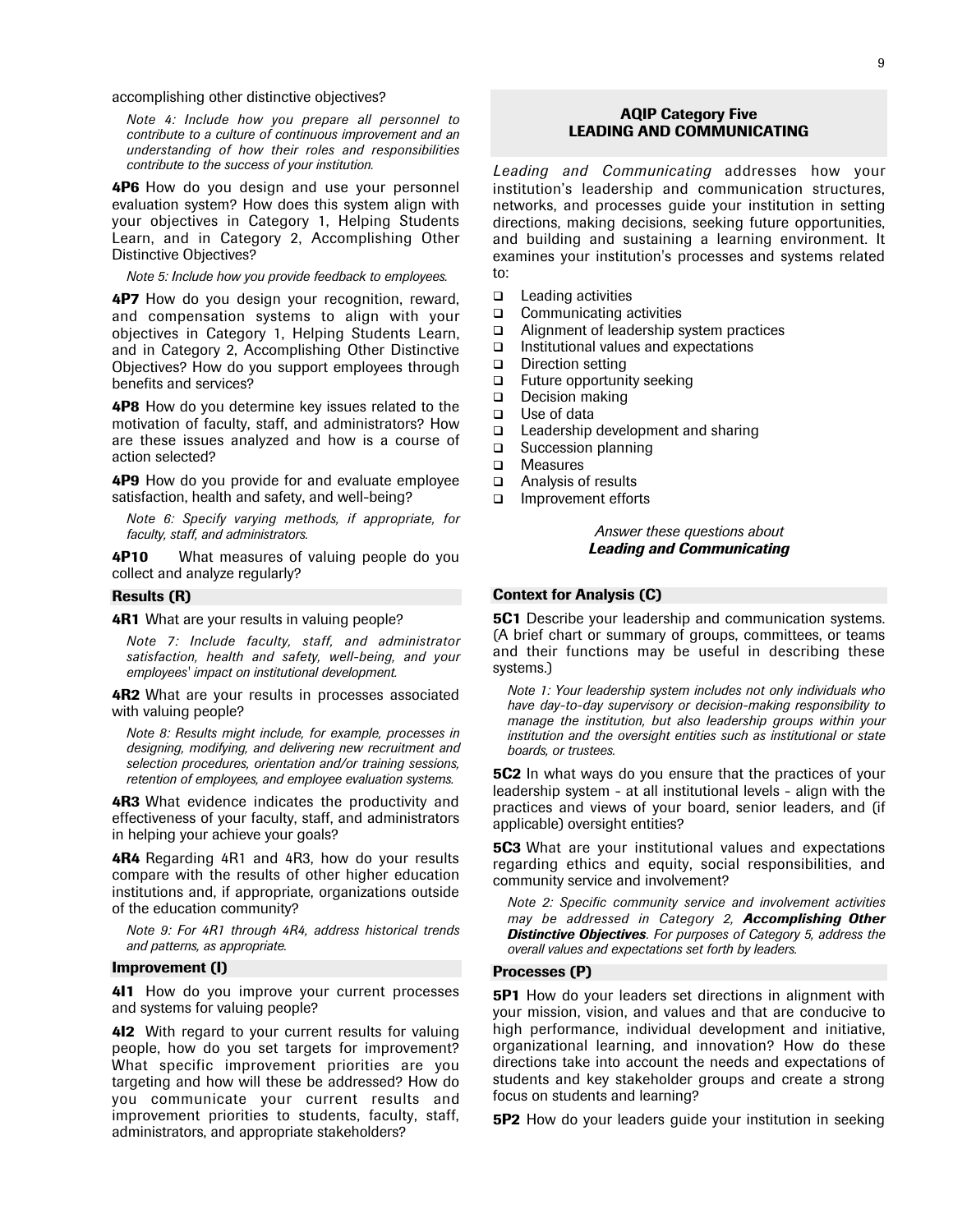future opportunities and building and sustaining a learning environment?

**5P3** How are decisions made in your institution? How do you use teams, task forces, groups, or committees to recommend or make decisions, and to carry them out?

*Note 3: Describe how decisions are actually made and implemented, even if this differs from your theoretical or procedural governance guidelines.*

**5P4** How do your leaders use information and results in their decision-making process?

*Note 4: By specific group and with what frequency, describe the key results reviewed. Key results* refer to those results, from all organizational areas, that are critical to your understanding whether your institution is succeeding — the kind of results described in the nine AQIP Categories.

**5P5** How does communication occur between and among institutional levels?

*Note 5: Address downward, upward, and 2-way communication, as well as how leaders and leadership groups communicate with one another.*

**5P6** How do your leaders communicate a shared mission, vision, values and high performance expectations regarding institutional directions and opportunities, learning, continuous improvement, ethics and equity, social responsibilities, and community service and involvement?

**5P7** How are leadership abilities encouraged, developed and strengthened among faculty, staff, and administrators? How are leadership best practices, knowledge, and skills communicated and shared throughout your institution?

**5P8** How do your leaders and board members ensure that your mission, vision, and values are passed on during leadership succession? How is your leadership succession plan developed?

*Note 6: Describe your leadership succession plan.*

**5P9** What measures of leading and communicating do you collect and analyze regularly?

#### Results (R)

**5R1** What are your results for leading and communicating processes and systems?

*Note 7: Results might include, for example, leadership effectiveness, satisfaction with leadership, leadership communication effectiveness, value of decisions made, etc.*

**5R2** Regarding 5R1, how do your results compare with the results of other higher education institutions and, if appropriate, organizations outside of the education community?

*Note 8: For 5R1 and 5R2, address historical trends and patterns, as appropriate.*

#### Improvement (I)

**5I1** How do you improve your current processes and systems for leading and communicating?

*Note 9: Address how you use student, faculty, staff,*

**5I2** With regard to your current results for leading and communicating, how do you set targets for improvement? What specific improvement priorities are you targeting and how will these be addressed? How do you communicate your current results and improvement priorities to students, faculty, staff, administrators, and appropriate stakeholders?

# AQIP Category Six *SUPPORTING INSTITUTIONAL OPERATIONS*

*Supporting Institutional* Operations addresses the variety of your institutional support processes that help to provide an environment in which learning can thrive. It examines your institution's processes and systems related to:

- □ Student support
- Administrative support
- $\Box$  Identification of needs
- □ Contribution to student learning and accomplishing other distinctive objectives
- □ Day-to-day operations
- □ Use of data
- □ Measures
- Analysis of results
- Improvement efforts

# *Answer these questions about Supporting Institutional Operations*

# Context for Analysis (C)

**6C1** What are your key student and administrative support service processes? What are the support service process needs of students and other stakeholder groups?

*Note 1: Student support services could include, for example, admissions, advising, athletics, bookstore, campus activities, campus safety, career services, computing, disability services, financial aid, food services, health, library, registration, residential life, and tutoring. Administrative support services could include, for example, accounting, business office, cashiering, custodial services, facilities planning and management, financing, maintenance, purchasing, and risk management. Address which services, if any, are outsourced.*

6C2 How do your key student and administrative support services reinforce processes and systems described in Category 1, Helping Students Learn, and Category 2, Accomplishing Other Distinctive Objectives?

#### Processes (P)

**6P1** How do you identify the support service needs of your students?

6P2 How do you identify the administrative support service needs of your faculty, staff, and administrators, as well as other key stakeholder groups (e.g., oversight board, alumni, etc.)?

**6P3** How are your key student and administrative support service processes managed on a day-to-day basis to ensure that they are meeting the needs of students and key stakeholder groups? How do you document your processes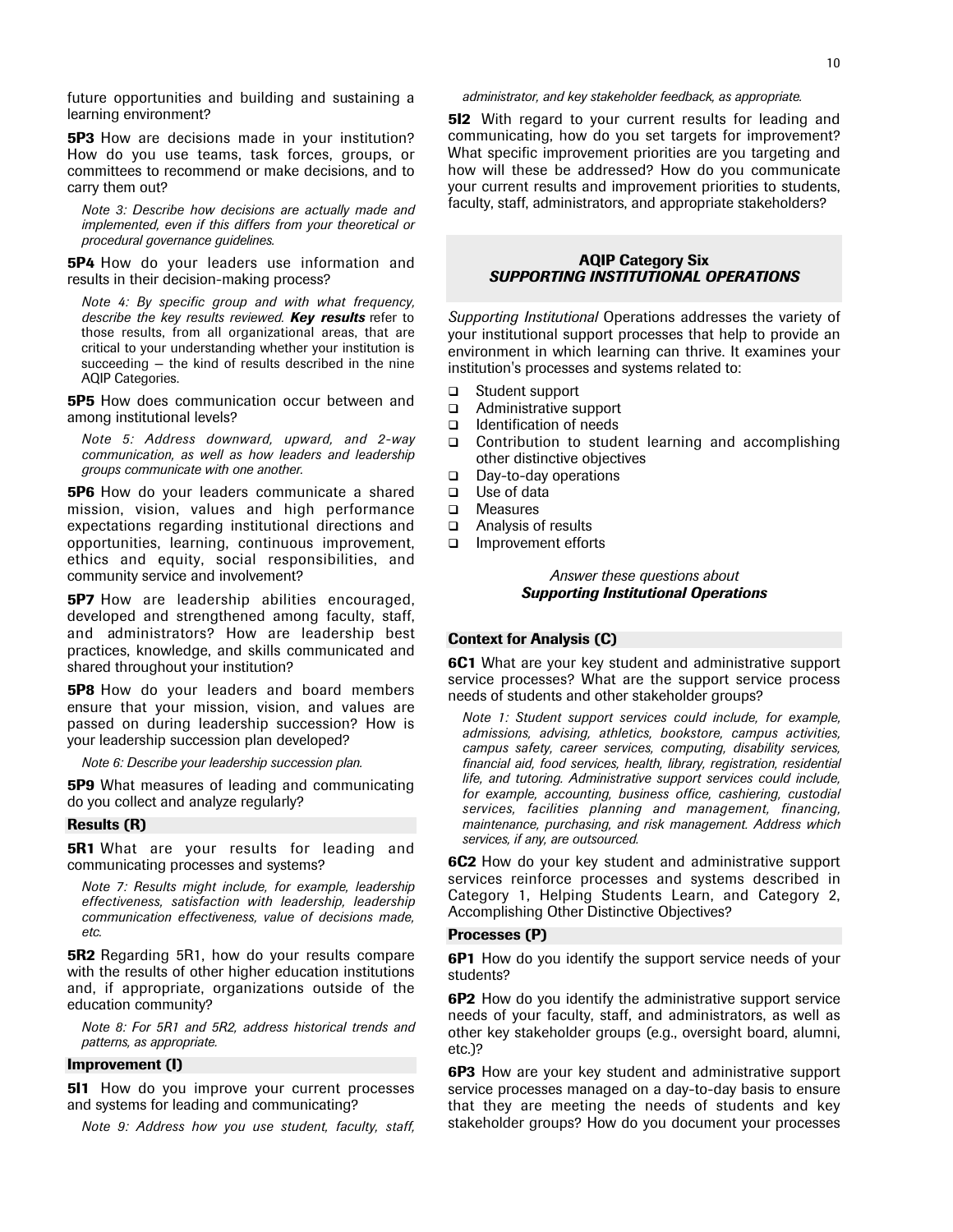and encourage knowledge sharing, innovation and empowerment?

*Note 2: Address how feedback from students and key stakeholder groups (including faculty and staff) is used to change processes.*

**6P4** How do your key student and administrative support areas use information and results to improve their services?

*Note 3: Address how information and results are used on a day-to-day and summative basis.*

6P5 What measures of student and administrative support service processes do you collect and analyze regularly?

# Results (R)

**6R1** What are your results for student support service processes?

**6R2** What are your results for administrative support service processes?

*Note 4: Address patterns of financial capacity as well as other indicators of institutional health and viability.*

**6R3** Regarding 6R1 and 6R2, how do your results compare with the results of other higher education institutions and, if appropriate, organizations outside of the education community?

*Note 5: For 6R1 through 6R3, address historical trends and patterns, as appropriate.*

# Improvement (I)

**611** How do you improve your current processes and systems for supporting institutional operations?

**612** With regard to your current results for student and administrative support processes, how do you set targets for improvement? What specific improvement priorities are you targeting and how will these be addressed? How do you communicate your current results and improvement priorities to students, faculty, staff, administrators, and appropriate stakeholders?

# AQIP Category Seven *MEASURING EFFECTIVENESS*

*Measuring* Effectiveness examines how your institution collects, analyzes, and uses information to manage itself and to drive performance improvement. It examines your institution's processes and systems related to:

- □ Collection, storage, management, and use of information and data – at the institutional and departmental/unit levels
- $\Box$  Institutional measures of effectiveness
- $\Box$  Information and data alignment with institutional needs and directions
- Comparative information and data
- Analysis of information and data
- Effectiveness of information system and processes
- □ Measures
- Analysis of results
- Improvement efforts

# *Answer these questions about Measuring Effectiveness*

# Context for Analysis (C)

**7C1** In what ways do you collect and store information and data, both in centralized and decentralized circumstances? In what ways is this information made accessible to those that need it?

*Note 1: Address your primary data collection mechanisms, as appropriate, your information system(s) – not just your central information system, but those used at varying levels – and your accessibility options (i.e., what is available, and to whom).*

**7C2** What are your key institutional measures for tracking effectiveness?

*Note 2: These measures might include data on: students; accomplishing other distinctive objectives; faculty, staff, and administrators; other key stakeholder groups; academic and other programs; the performance of institutional operations and processes; and comparative information concerning students, stakeholder groups, programs, and performance in other institutions.*

# Processes (P)

**7P1** How do you select, manage, and use information and data (including current performance information) to support student learning (Category 1), overall institutional objectives (Category 2), strategies (Category 8), and improvement (all Categories) efforts?

**7P2** How do you determine the needs of your departments and units related to information and data collection, storage, and accessibility? How are these needs met?

**7P3** How do you determine the needs and priorities for comparative information and data? What are your criteria and methods for selecting sources of comparative information and data within and outside the education community?

*Note 3: Address determination of needs at both the institutional and department or unit levels.*

**7P4** How, at the institutional level, do you analyze information and data regarding overall performance? How is this analysis shared throughout the organization?

*Note 4: Analysis of performance information should span measures you determine to be key from across the nine AQIP Categories.*

**7P5** How do you ensure department and unit analysis of information and data aligns with your institutional goals regarding student learning (Category 1) and overall institutional objectives? How is this analysis shared?

**7P6** How do you ensure the effectiveness of your information system(s) and related processes?

*Note 5: Address, for example, your hardware and software system upgrades, integrity and reliability of information and data, and confidentiality and security of information and data.*

**7P7** What measures of the effectiveness of your system for measuring effectiveness do you collect and analyze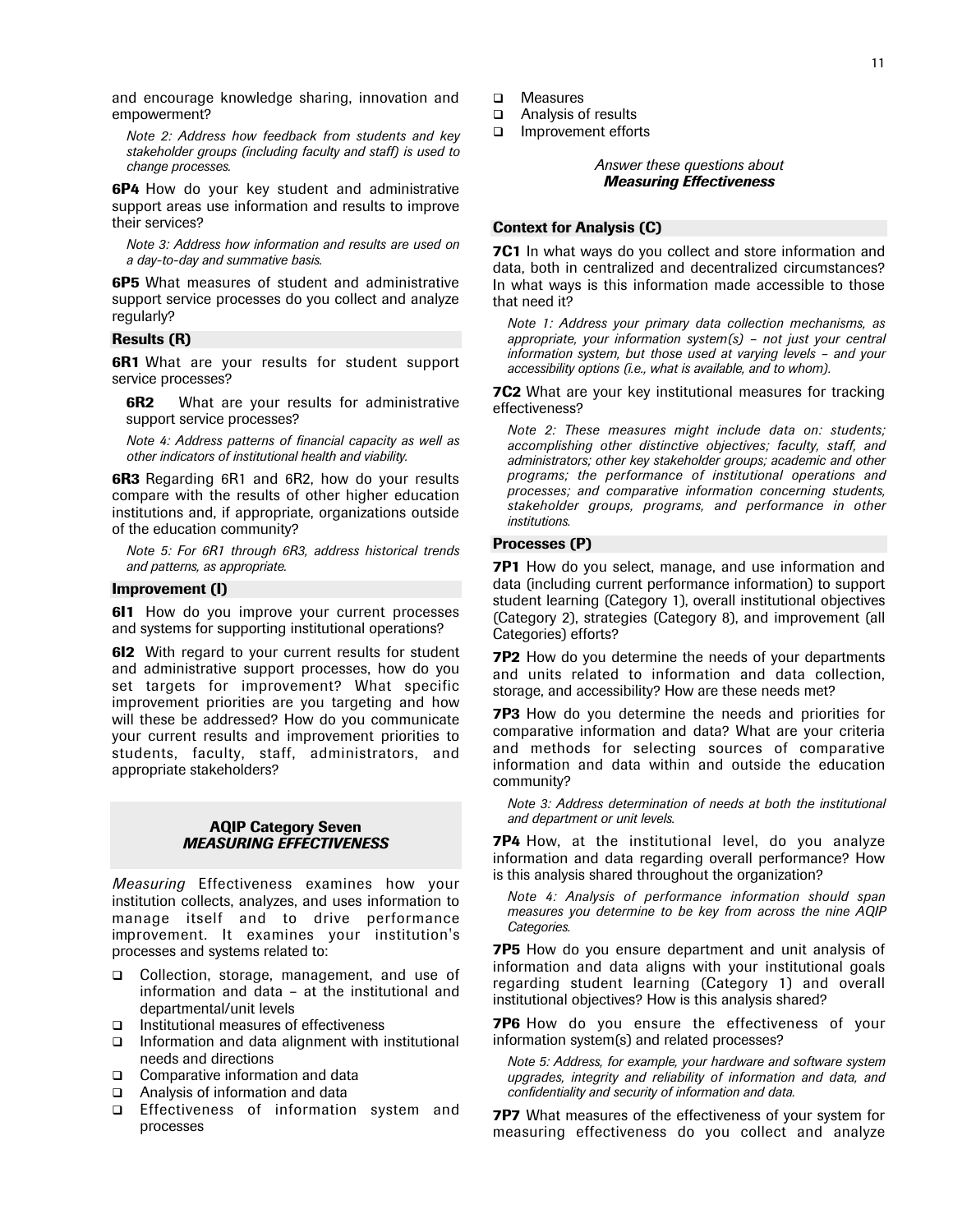regularly?

# Results (R)

**7R1** What is the evidence that your system for measuring effectiveness meets your institution's needs in accomplishing its mission and goals?

*Note 6: Results should address processes associated with information and data collection, analysis, and use. These might include, for example, system accessibility; reliability and confidentiality of information and data; and internal satisfaction ratings of the timeliness, accessibility, and user-friendliness of information and data.*

**7R2** Regarding 7R1, how do your results compare with the results of other higher education institutions and, if appropriate, organizations outside of the education community?

*Note 7: For 7R1 through 7R2, address historical trends and patterns, as appropriate.*

# Improvement (I)

**711** How do you improve your current processes and systems for measuring effectiveness?

**7l2** With regard to your current results for measuring effectiveness, how do you set targets for improvement? What specific improvement priorities are you targeting and how will these be addressed? How do you communicate your current results and improvement priorities to students, faculty, staff, administrators, and appropriate stakeholders?

# AQIP Category Eight *PLANNING CONTINUOUS IMPROVEMENT*

*Planning Continuous Improvement* examines your institution's planning processes and how your strategies and action plans are helping you achieve your mission and vision. It examines your institution's processes and systems related to:

- **□** Institutional vision<br>□ Planning
- Planning
- □ Strategies and action plans
- □ Coordination and alignment of strategies and action plans
- □ Measures and performance projections
- Resource needs
- $\Box$  Faculty, staff, and administrator capabilities
- □ Measures
- Analysis of performance projections and results
- Improvement efforts

# *Answer these questions about Planning Continuous Improvement*

# Context for Analysis (C)

8C1 What is your institution's vision of what your institution will be like in the next 5-10 years?

8C2 What are your institution's short- and long-term strategies? How are these strategies aligned with your mission and vision?

*Note 1: Strategies should be interpreted broadly to reflect institutional nuances in language. Thus, strategies might refer to initiatives, directions, objectives, etc.*

# Processes (P)

8P1 What is your planning process?

*Note 2: Describe, as appropriate, planning steps, who is involved, timelines, factors that are addressed, and methods for addressing the future. Also, address, how modifications to your mission and vision are addressed.*

8P2 How do you select short- and long-term strategies?

*Note 3: Address, as appropriate, the key influences, challenges, and requirements that mustated and how you address conflicting expectations of key stakeholder groups.*

8P3 How do you develop key action plans to support your institutional strategies?

*Note 4: Address the plans you regularly produce, implement, and revise. Also, address how progress reports are regularly tracked as well as communicated to students, faculty, staff, administrators, and key stakeholders groups.*

8P4 How do you coordinate and align your planning processes and overall institutional strategies and action plans with your varying institutional levels?

*Note 5: Levels might include, for example, colleges, departments, units, and satellite campuses.*

8P5 How you select measures and set performance projections for your institutional strategies and action plans?

8P6 How do you account for appropriate resource needs within your strategy selection and action plan implementation processes?

*Note 6: Resource needs might include staff, financial, space, and equipment.*

8P7 How do you ensure faculty, staff, and administrator capabilities will be developed and nurtured to address requirements regarding changing institutional strategies and action plans?

**8P8** What measures of the effectiveness of your system(s) for planning continuous improvement do you collect and analyze regularly?

#### Results (R)

8R1 What are your results for accomplishing institutional strategies and action plans?

**8R2** Regarding 8R1, what are your projections of performance for your strategies and action plans over the next 1-3 years?

8R3 Regarding 8R2, how do your projections for your strategies and action plans compare with those of other higher education institutions and, if appropriate, organizations outside of the education community?

**8R4** What is the evidence that your system for planning continuous improvement is effective?

*Note 7: Results might include, for example, number of participants involved in the planning process and employee and stakeholder satisfaction with your institution's planning process. Address historical trends and patterns, as appropriate.*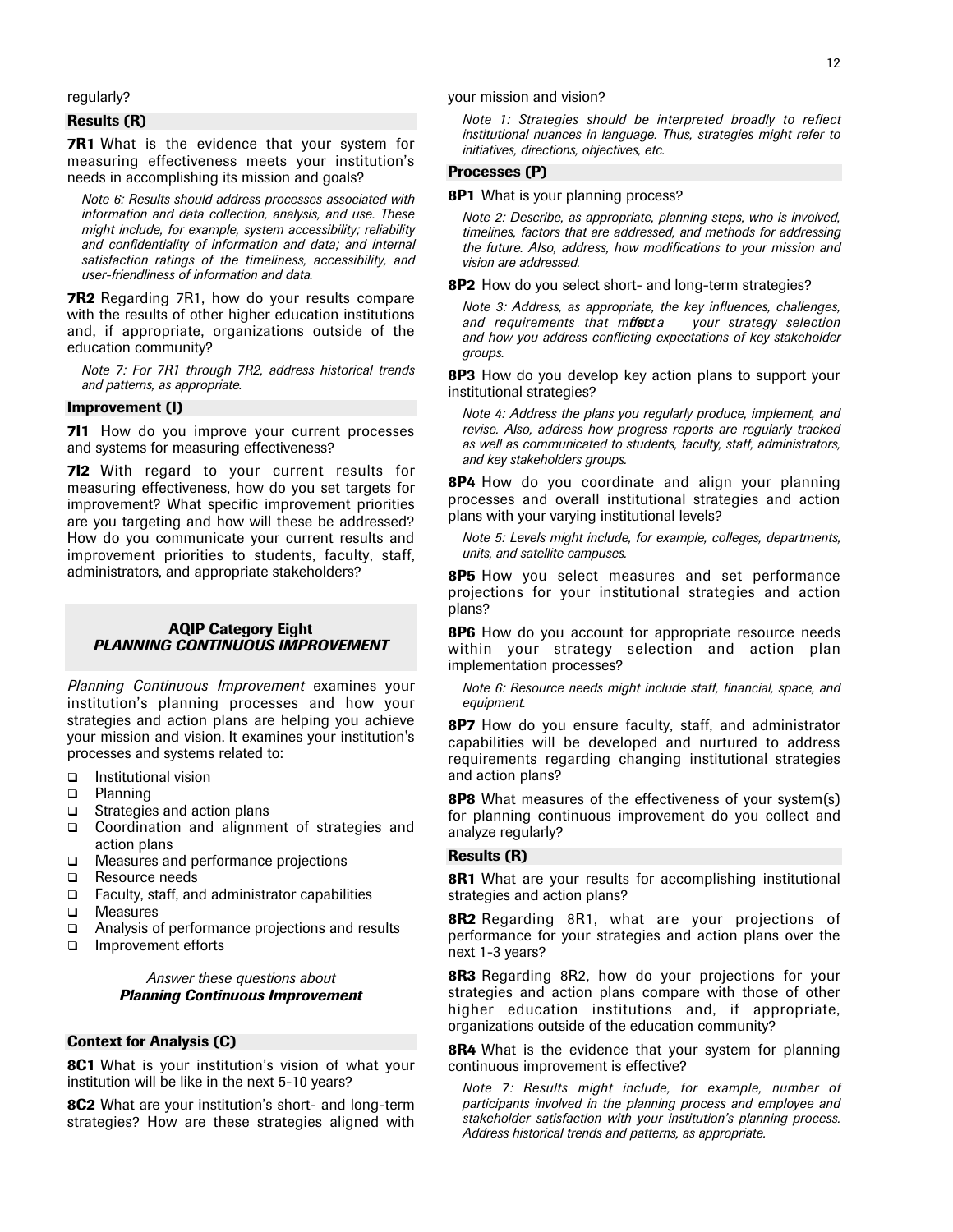# Improvement (I)

811 How do you improve your current processes and systems for planning continuous improvement?

8I2 With regard to your current results for planning continuous improvement, how do you set targets for improvement? What specific improvement priorities are you targeting and how will these be addressed? How do you communicate your current results and improvement priorities as well as performance projections to students, faculty, staff, administrators, and appropriate stakeholders?

# AQIP Category Nine *Building Collaborative Relationships*

*Building Collaborative Relationships* examines your institution's relationships – current and potential – to analyze how they contribute to the institution's accomplishing its mission. It examines your institution's processes and systems related to:

- $\Box$  Identification of key internal and external collaborative relationships
- Alignment of key collaborative relationships
- □ Relationship creation, prioritization, building
- Needs identification
- Internal relationships
- □ Measures
- Analysis of results
- □ Improvement efforts

# *Answer these questions about Building Collaborative Relationships*

# Context for Analysis (C)

**9C1** What are your institution's key collaborative relationships?

*Note 1: Address specific relationships with educational institutions, businesses, and other organizations. Also, address the nature of the relationship (existing or emerging, feeder or receiver, community support, outsource, etc.). Activity that promotes internal collaboration among employees is best addressed in Category 4,Valuing People.*

*Note 2: External collaborative partners might include organizations that are the sources of your entering students (high schools, community colleges, places of work); organizations that are the destination of your exiting students (4-year institutions, graduate schools, places of work); suppliers such as food services, book suppliers, and student recruiting services; external agencies such as state coordinating boards or state, local, or national governments; religious organizations; other institutions or consortia of institutions; etc.*

**9C2** In what ways do these collaborative relationships reinforce your institutional mission? If applicable, how do these relationships support changes in your institutional directions as addressed in Category 8, Planning Continuous Improvement?

*Note 3: Involvement of external collaborative partners in planning processes may also be addressed in Category 8, Planning Continuous Improvement.*

# Processes (P)

**9P1** How do you create, prioritize, and build relationships with the:

- educational institutions and other organizations from which you receive your students?
- educational institutions and employers that depend on the supply of your students and graduates that meet these organization's requirements?
- organizations that provide services to your students?
- education associations, external agencies, consortia partners, and the general community with whom you interact?

**9P2** How do you ensure the varying needs of those involved in these relationships are being met?

**9P3** How do you create and build relationships within your institution? How do you assure integration and communication across these relationships?

**9P4** What measures of building collaborative relationships do you collect and analyze regularly?

# Results (R)

**9R1** What are your results in building your key collaborative relationships?

**9R2** Regarding 9R1, how do your results compare with the results of other higher education institutions and, if appropriate, organizations outside of the education community?

*Note 4: For 9R1 through 9R2, address historical trends and patterns, as appropriate.*

# Improvement (I)

911 How do you improve your current processes and systems for building collaborative relationships?

912 With regard to your current results for building collaborative relationships, how do you set targets for improvement? What specific improvement priorities are you targeting and how will these be addressed? How do you communicate your current results and improvement priorities to relationship partners, faculty, staff, administrators, and appropriate students and stakeholders?

# AQIP's Expectations on Assessing Student Learning

Institutions participating in AQIP are part of an intensive, collaborative effort to reshape their cultures and to make a commitment to continuous quality improvement their constant focus. Consequently a major objective of every AQIP institution is the evolution and strengthening of an institutional culture that values using performance data to drive continuous improvement of processes within a systems view of the interdependence of instructional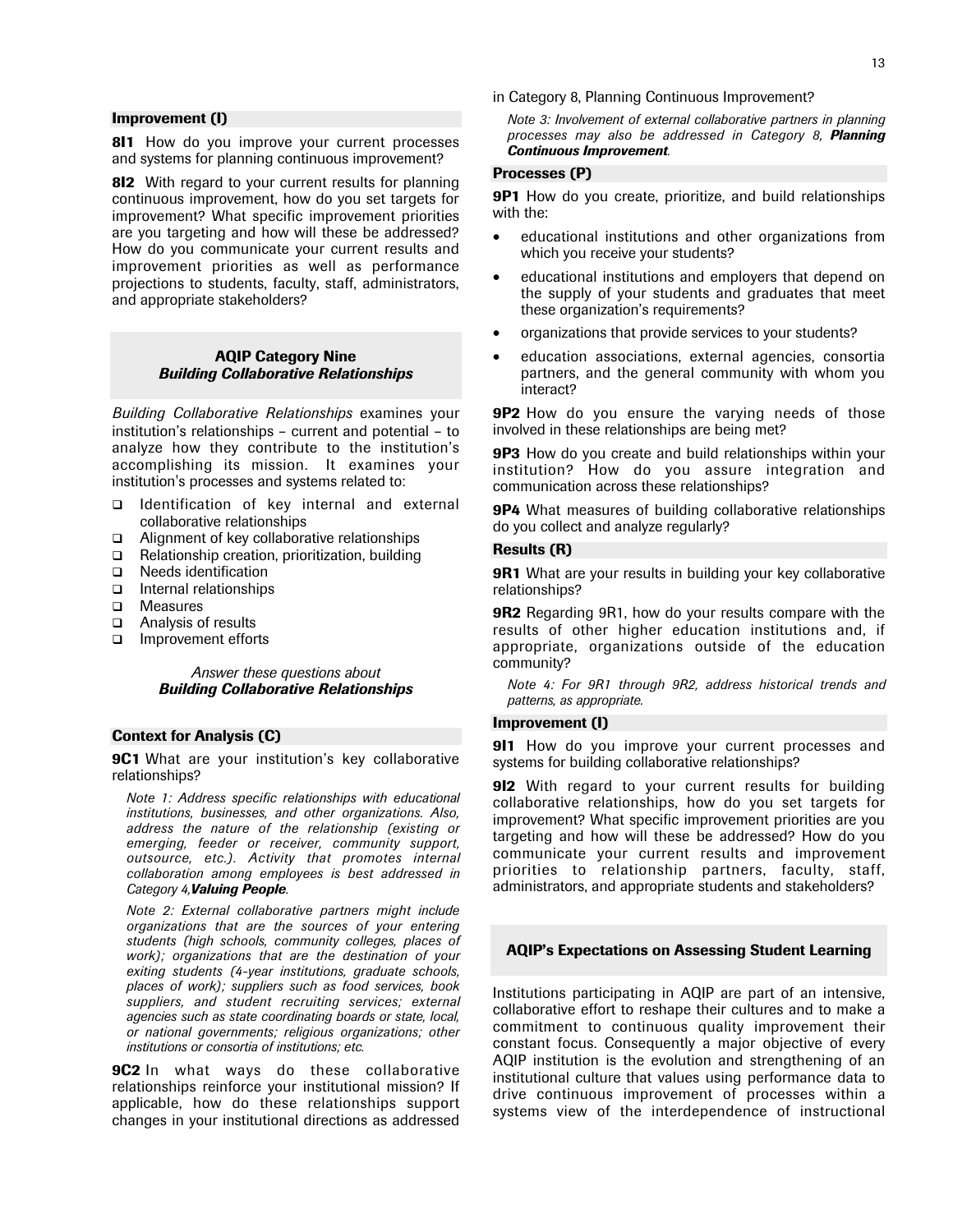structures, functions, and policies. Valuing assessment, therefore, forms the core of being in AQIP.

For accredited Higher Learning Commission colleges and universities, this emphasis on the central importance of assessment is not new, for most institutions have been hard at work for years weaving assessment into the fabric of their operations. While participating in AQIP they will continue to measure student learning — and use the results to improve teaching and learning processes directly, and, indirectly, all other institutional processes that contribute to student learning.

AQIP significantly raises assessment's importance, scope, form, and purpose, so significantly that it is critical institutions understand this difference *before* they join.

The most central of the AQIP Categories, *Helping* **Students Learn**, requires an institution to address specific questions about its teaching-learning processes, about the performance of these processes, and the way the institution uses results data to improve.

An institution joining AQIP will begin to compile its **Systems Portfolio**, presenting concrete evidence answering all of the questions posed under each of the nine Categories in preparation for a *Systems Appraisal* that will occur three years after participation in a *Strategy Forum*. The evaluation and feedback an institution receives from this process will help it to improve its learning assessment practices, and ensure that it receives maximum benefit from them. Institutions judged to be making unsatisfactory progress will receive directed advice and assistance, and give evidence of acting assertively on it, or they will be guided out of AQIP and back to the standard accreditation process (with a different means for documenting evidence of assessment).

AQIP demands that measuring the results of key processes become habitual *throughout* an institution, since knowing how well a process performs currently is vital for improvement. In AQIP, the expectation that institutions will establish performance metrics to gather and analyze data extends beyond *Helping Students Learn*. *Each* of the other eight AQIP Categories deals with a set of key institutional processes (e.g., planning, human resources, stakeholder needs determination, support services), and *each* Category asks, using specific questions, how the institution decides what data to collect, how it gathers it, and what the data reveals about levels and trends in institutional performance. In addition, each Category asks the institution to compare its performance data with that of other organizations, so that it knows clearly whether it should be satisfied with current performance, or whether opportunities exist for improvement. Thus the pattern for student learning assessment found in *Helping Students* **Learn** is reinforced throughout the AQIP Categories,

building in AQIP institutions a culture of individual and organizational learning that values realistic measurement and its use for improvement and innovation.

AQIP reserves an entire Category, *Measuring Effectiveness*, to examine how an institution collects, analyzes, and uses information to manage itself, to drive performance improvement, and to become what it envisions. Thus AQIP stimulates a participating institution to scrutinize, continuously, the kind of data and information it collects; the measures it uses to evaluate its key processes; its storage, analysis, and distribution of this data; *and, most importantly, the use of data and information*. By triggering an institution to ask itself such penetrating questions, AQIP helps again to drive the development an *information-based* culture that thrives on the effective use of data.

AQIP does not rely merely on conducting a searching comprehensive evaluation every four years, the *Systems Appraisal*, but it also drives institutions to move toward a culture that values measurement and process improvement by requiring participating institutions to identify and begin *Action Projects* soon after they join.

These ambitious projects are crafted to serve two purposes: (1) to help the institution develop the characteristic of a high-performance institution, characteristics articulated in the ten Principles of High Performance Organizations; and (2) simultaneously engage the institution's administrators, faculty, and staff in concrete work that capitalizes on an institutional opportunity for improvement, critical problem-solving, or innovation. Essentially, the projects serve as intense action learning cycles that focus the institution on hands-on, useful work that further drives change in the entire institution's culture.

Developing 3-4 **Action Projects** that serve these goals is difficult, particularly for institutions new to AQIP; the **Strategy Forum** provides an event in which peers from other AQIP institutions work together to help institutions craft the most potentially valuable *Action Projects* possible. **Action Projects** promote a culture of learning and assessment when they work toward deepening an institutional culture that values the Principles of High Performance Organizations (especially 1, 4, 8, and 9). In addition, at least one of every institution's *Action Projects* must address directly the processes included in *Helping Students Learn,* a requirement that forces an institution to declare measurable targets for improvement of key teaching and learning processes and then to implement changes that will bring that improvement to reality quickly. *Annual Updates* hold institutions responsible for the progress they are making on the *Action Projects* they have undertaken, and provide assistance to institutions that need it.

#### **Glossary**

The Academic Quality Improvement Program (AQIP) provides its Categories as tools for any institution to study itself using the principles and perspectives of continuous improvement. Explanations of some terms used the questions following each Category may be helpful, but AQIP understands that every institution has a unique culture, and that the particular language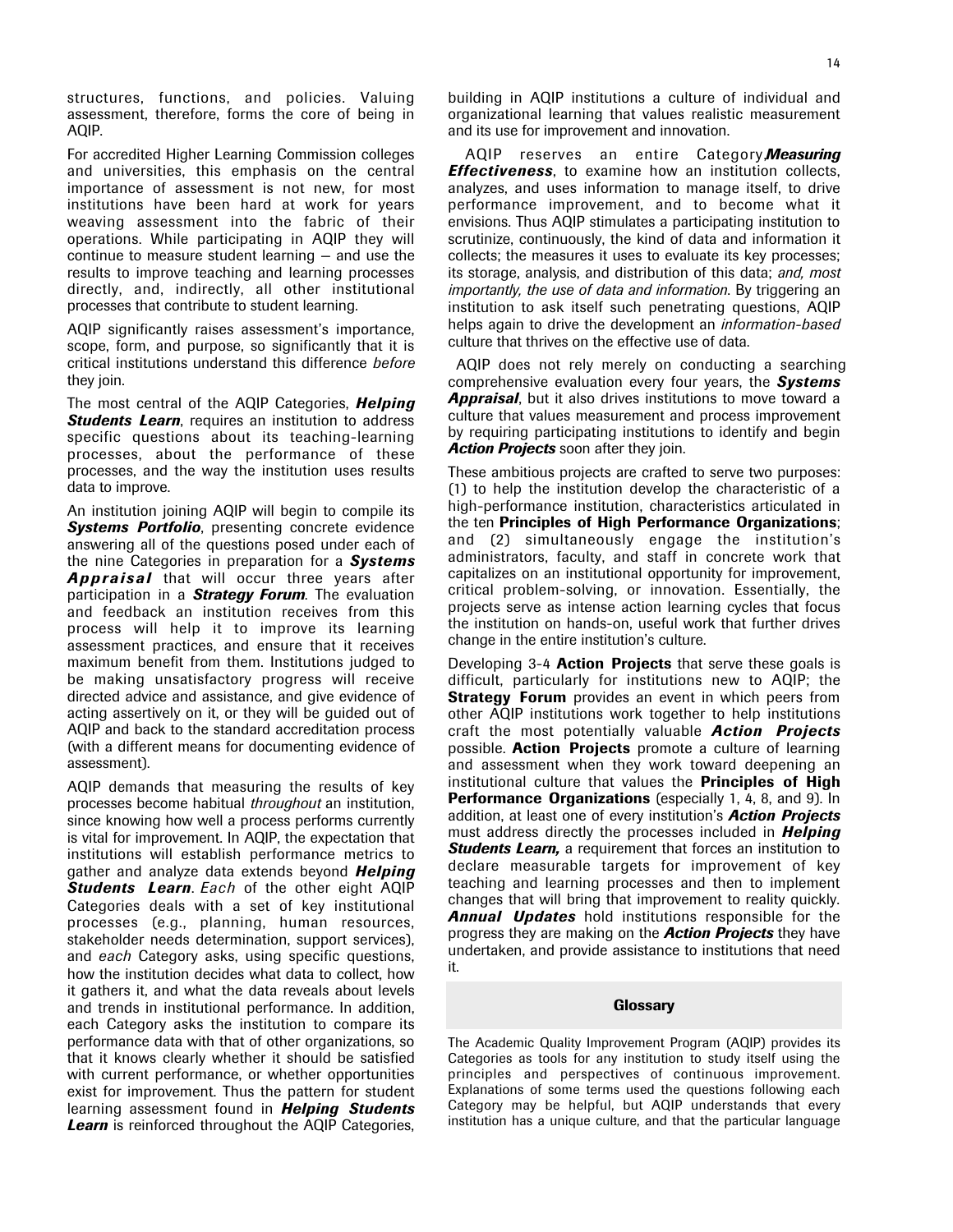an institution uses will reflect and embody that culture. Therefore AQIP encourages institutions to use the Categories with their broad purpose in mind – institutional self-assessment and improvement — and to avoid creating harmful complexity by attempting to narrowly define every term. There are no "trick questions" here and common sense interpretations of words should be sufficient.

Curricula The questions use *curricula* to refer broadly to programs, courses, lectures, discussions, laboratories, studio or shop activities, practica, internships, and all cocurricular activities the institution designs and makes available to promote learning.

**Deployment** How extensively a successful system or process is utilized throughout institutional operations critically affects overall performance. To maximize their value, effective processes must be *deployed* widely.

Design Questions using *design* ask you to examine and describe how your institution  $-$  or its component parts  $$ structures general and specific programs: who does it, when do they do, how long it takes, what steps are involved, what information and resources are used as input to the design process, and what concretely emerges as the output (e.g., paper plans and specifications, written guidelines, tacit understandings among the participants, etc.).

Determine An institution can act consciously and deliberately set or define requirements, expectations, or processes, or it can allow its processes to be determined by chance, tradition, or other forces. Questions asking you how you *determine* something ask you to focus on the processes you use to reach these decisions, whether you do so deliberately or not.

**Documentation** Concrete, factual evidence that supports or proves an assertion constitutes *documentation*. This evidence is often, but not exclusively, in the form of documents or numerical indices. Undocumented beliefs, intuitions, and tacit understandings are often accurate, but they may not provide as solid a structure for shared understanding or future action as does documentation.

**Expectations** To improve, an institution must articulate its targets or desired outcomes for student learning and other activities. Educational *expectations* specify the learning knowledge, skills, competencies, abilities, performance, values, habits, behaviors, attitudes, and preferences — that students will possess upon completion of their educational experience. Your expectations explain what you want your students to know and be able to do after their education that they did not know or could not do before, and when or for how long you expect students to exhibit the benefits of this acquired learning.

Goals For simplicity, AQIP does not distinguish between goals and objectives (or short- and long-term goals), and so uses the term objectives consistently in these questions. If you use goals and objectives differently, your responses should capture whatever distinctions you make within your institution.

Mission The term *mission* communicates a broad understanding of what an institution does, and whom it does it for. The verb *educate* captures an essential element in the mission of all higher learning institutions, but most mission statements will specify who the institution will educate (e.g., anyone, local high school graduates, wouldbe welders, physicians) at what levels (e.g., undergraduate, doctoral, etc.), in what localities, etc. In formally stating these intentions, some institutions use *mission*, some use *purposes*, some *mission and purposes*. Some have *mission statements*, some *vision statements*, and some statements, separate or combined, describing both mission and vision. For simplicity, AQIP uses *mission* for all these, but feel free to translate any statement using *mission* into the words people use in your institution. AQIP distinguishes an organization's broad mission from the specific objectives it sets to achieve its mission. If your institution's mission statement includes both mission and objectives (and many college and university statements do), pay attention to how AQIP distinguishes these in its questions. Interpret *mission* to include vision, institutional values, guiding principles, core principles, and similar concepts.

**Objectives** AQIP uses this neutral word to describe the concrete actions people at an institution engage in so that the institution will accomplish its mission. In many settings, *objectives* is synonymous with *goals*, *purposes*, *targets*, *strategies*, *expectations*.

**Outcomes** AQIP uses this term to refer to the results actually achieved by a system or process, regardless of its objective or targets, and independent of the wishes or expectations of those involved. Often, *outcomes* refers to achieved student learning, but it can also refer to the measured performance of other institutional systems and processes.

Pedagogy The Category questions use *pedagogy* to refer to the instructional methods (including lectures, discussions, case studies, internships, group projects, and the application of technology to learning) that the institution uses to help students learn.

Process Often used interchangeably with *system* or *sub-system*, a process is an organized group of related activities that together create a result that is of value to stakeholders. Each of the nine AQIP Categories focuses on a group of interrelated processes, one of an institution's fundamental systems for serving its stakeholders.

**Quality** The degree to which a good or service meets the real, long-term needs of those for whom it was designed and to whom it was delivered determines its *quality*. Commonly used surrogates for quality include the reputation (or name-recognition) of the manufacturer of a product or service, its cost (or the cost of the resources used to produce it), or the socio-economic status of those who purchase it. Although popular because they are easily measurable, none of these proxies correlate directly with how well a product or service satisfies the requirements of those who use it, and so none can serve as reliable indices of quality.

Requirements Detailed *requirements* are the specifications or "necessary ingredients" around which a system or process is designed. *Requirements* may refer to the input a process requires, or to the outputs demanded (wanted, expected) by those the process serves. Often people use *specifications, expectations*, *needs*, *wants*, *desires*, and *requests* as synonyms for *requirements*.

Stakeholders An institution's *stakeholders* include all of the people and groups that have a critical stake or investment in the institution's operation and future, including students' families, employers, funding and oversight agencies, and other institutions and organizations with which an institution has established collaborative relationships. Certainly current and former students are primary stakeholders; therefore the Categories refer to "students and *other* stakeholders." An institution's students and other stakeholders judge whether it is a success or failure in meeting their particular needs, and these judgments ultimately determine the institution's achievement, its `well-being, reputation, and its continuation or demise. Some institutions also see their own faculty, staff, and administrators as key stakeholders.